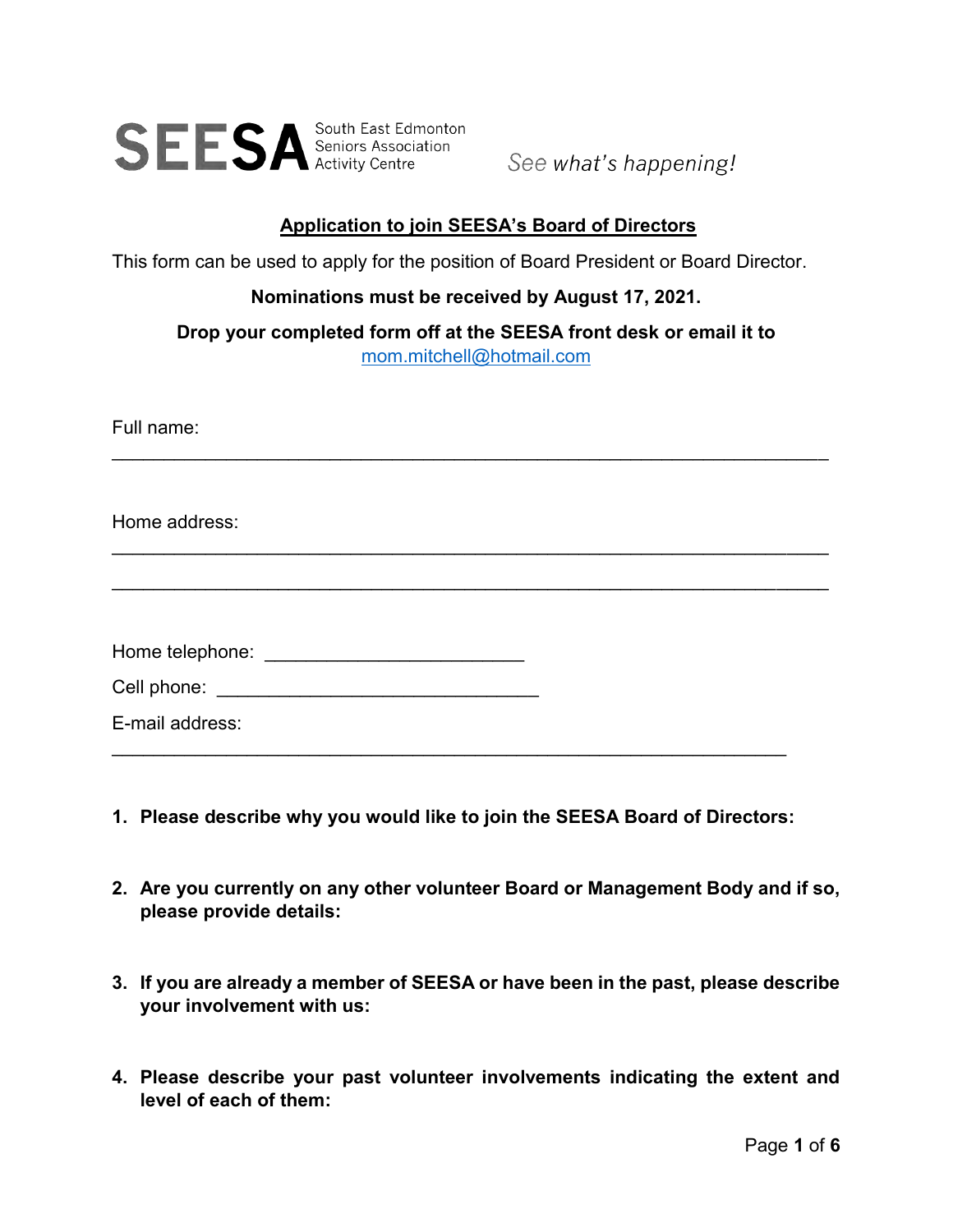- **5. Please indicate your employment history indicating dates and professional and educational levels/qualifications achieved (you may attach your resume if desired):**
- **6. What have been the most important lessons you have learned from your volunteer involvements over the years:**
- **7. Please provide the names and contact details of two (2) people who would be willing to provide a reference for you:**
- **8. Is there any other information you would wish to provide that may be relevant to your application?**

**I hereby make application to join the SEESA Board of Directors:**

\_\_\_\_\_\_\_\_\_\_\_\_\_\_\_\_\_\_\_\_\_\_\_\_\_\_\_\_\_\_\_\_\_\_\_\_\_\_\_\_\_\_\_\_\_\_\_\_\_\_\_\_\_\_\_\_\_\_\_\_\_\_\_\_

Date: \_\_\_\_\_\_\_\_\_\_\_\_\_\_\_, 2021

Please print name and sign

**attachments:**

- **1. Board Terms of Reference 2021**
- **2. Board Skills Set**
- **3. Consent to be a Director**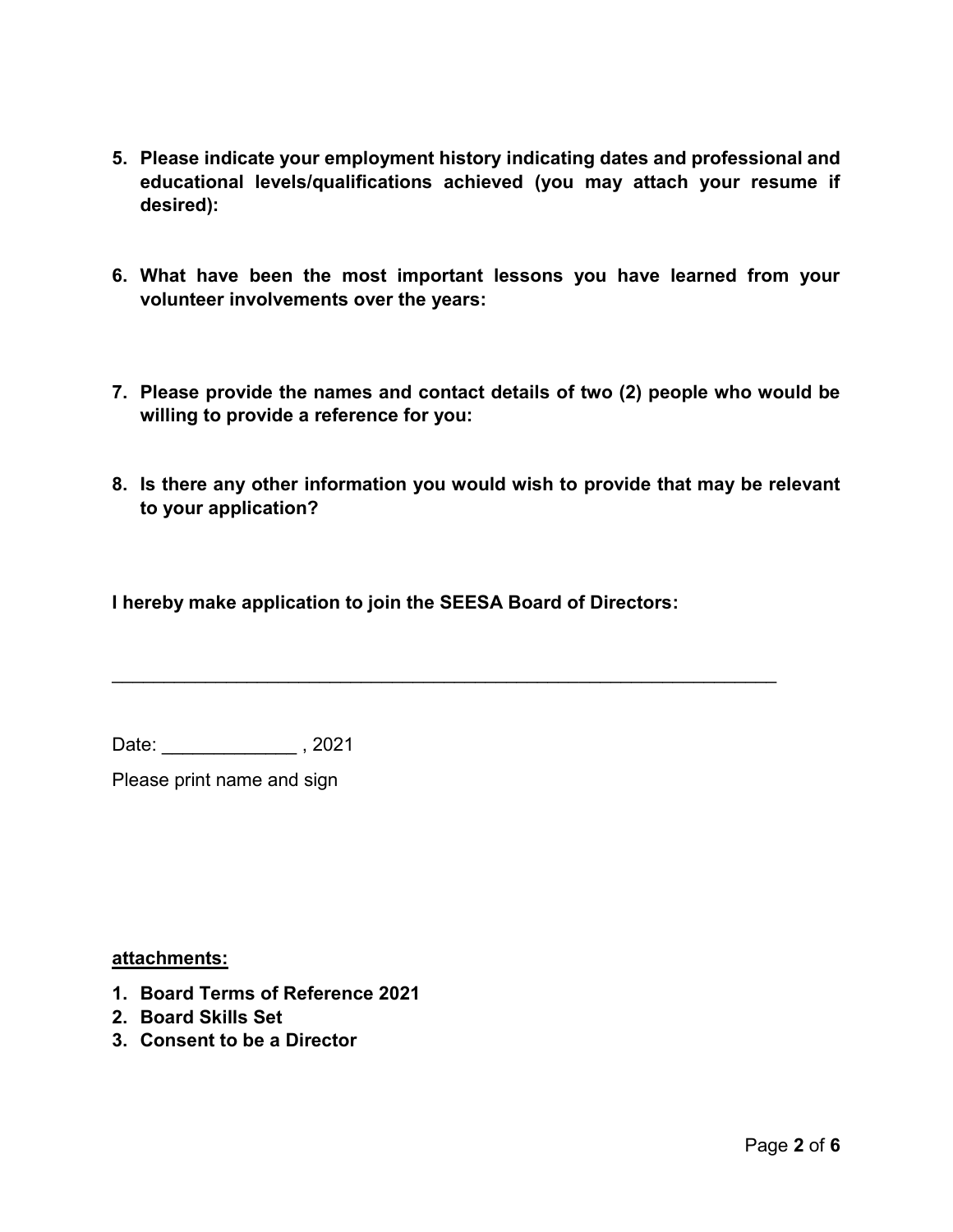# **Attachment 1**

# **SEESA Board Terms of Reference 2021**

### **The Context**

SEESA has experienced serious challenges in the past two years. In 2021 SEESA continues to face serious challenges. We hope to be able to finally return to in-person activities in the Fall. We don't know how many members will renew, or how many new members may join. We don't know if members and volunteers will step up to take on necessary additional tasks and financial challenges. We do know that government funding is reducing and that SEESA must find ways to become more self sufficient. Even with our much-reduced expectations and expenses we cannot forecast a balanced budget for 2021.

#### **Terms of Reference for the Board**

SEESA's Strategic Plan (2021-2025) identifies SEESA's desire to achieve accreditation from Imagine Canada, the umbrella organization for Canada's charitable sector.

Imagine Canada states that Board and committee terms of reference describe the purpose and operating structure of a non-profit or charitable organization's board of directors. By setting clear expectations, terms of reference guide board member behaviour and provide a framework for board decision-making.

In applying Imagine Canada's description we understand that the terms of reference (mandate or job description) for SEESA's Board includes:

- setting the strategic direction (approving strategies and goals),
- **managing and directing the organization's operations in place of a senior staff person (see below),**
- monitoring the organization's performance (overseeing the conduct of the business of the organization),
- overseeing risk management,
- approving policies appropriate for the business of the organization, and
- establishing procedures for good governance.

Amongst other actions our Board is required to review, approve and monitor SEESA's

- mission and strategic direction,
- annual budget,
- key financial transactions,
- compensation policies and practices, and
- fiscal and governance policies.

Much of the Board's work is conducted through committees. We have re-defined a committee structure that we believe will better meet SEESA's current needs. Formal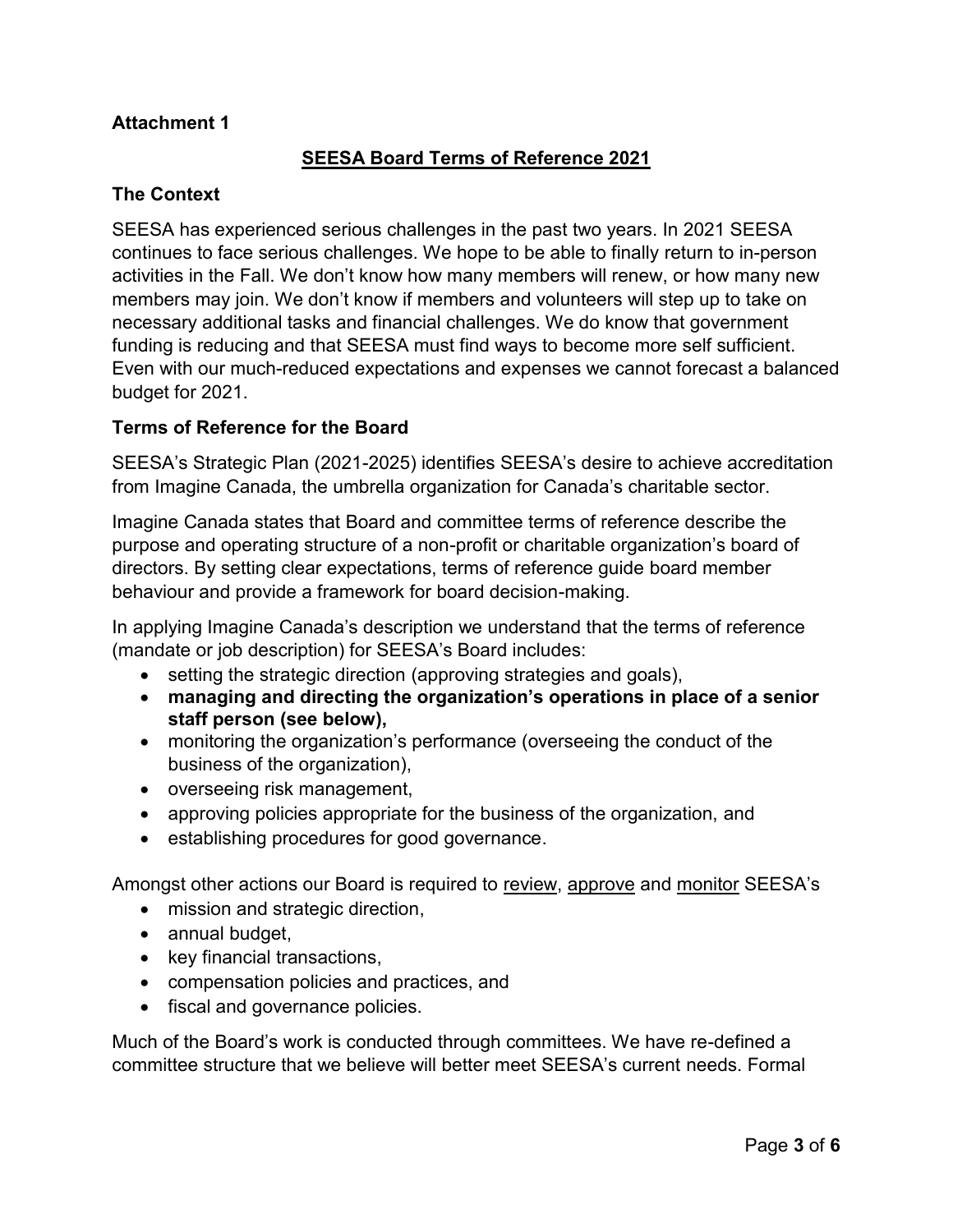implementation of that structure is ongoing. The terms of reference for these Committees include:

- the name of the committee
- the committee's purpose
- important duties and responsibilities
- the committee's composition and roles
- meeting details
- annual objectives
- reporting details
- process for review and evaluation of the committee
- approval date and review date of the terms of reference

With SEESA's reduced resources Committees cannot expect significant staff or financial support and Committee members must be prepared to carry out a range of tasks to meet the Committee terms of reference.

# **SEESA's Administrative Governance (2021)**

SEESA's Board currently operates as an **administrative governance Board** as SEESA has chosen, for financial reasons, to operate without a senior staff or Executive Director (ED) position. Board members must fulfill their governance Board responsibilities as outlined above AND **take on administrative work** that an ED would normally carry out such as:

- the management direction and oversight of the organization, its services, programs and staff;
- the research, evaluation and development of recommendations and reports to assist the Board to make important decisions, such as when and how we can restart in-person activities and how we can provide a sustainable cafeteria;
- the research, development and writing of necessary policy, procedures and bylaw changes for board and membership approvals;
- regular financial management, oversight and reporting on all revenues and expenditures; and
- the leadership and direction of day-to-day operational matters, such as training and oversight for new volunteer roles and assignments.

SEESA Board and committee members must be ready to take on administrative roles and responsibilities normally assigned to staff.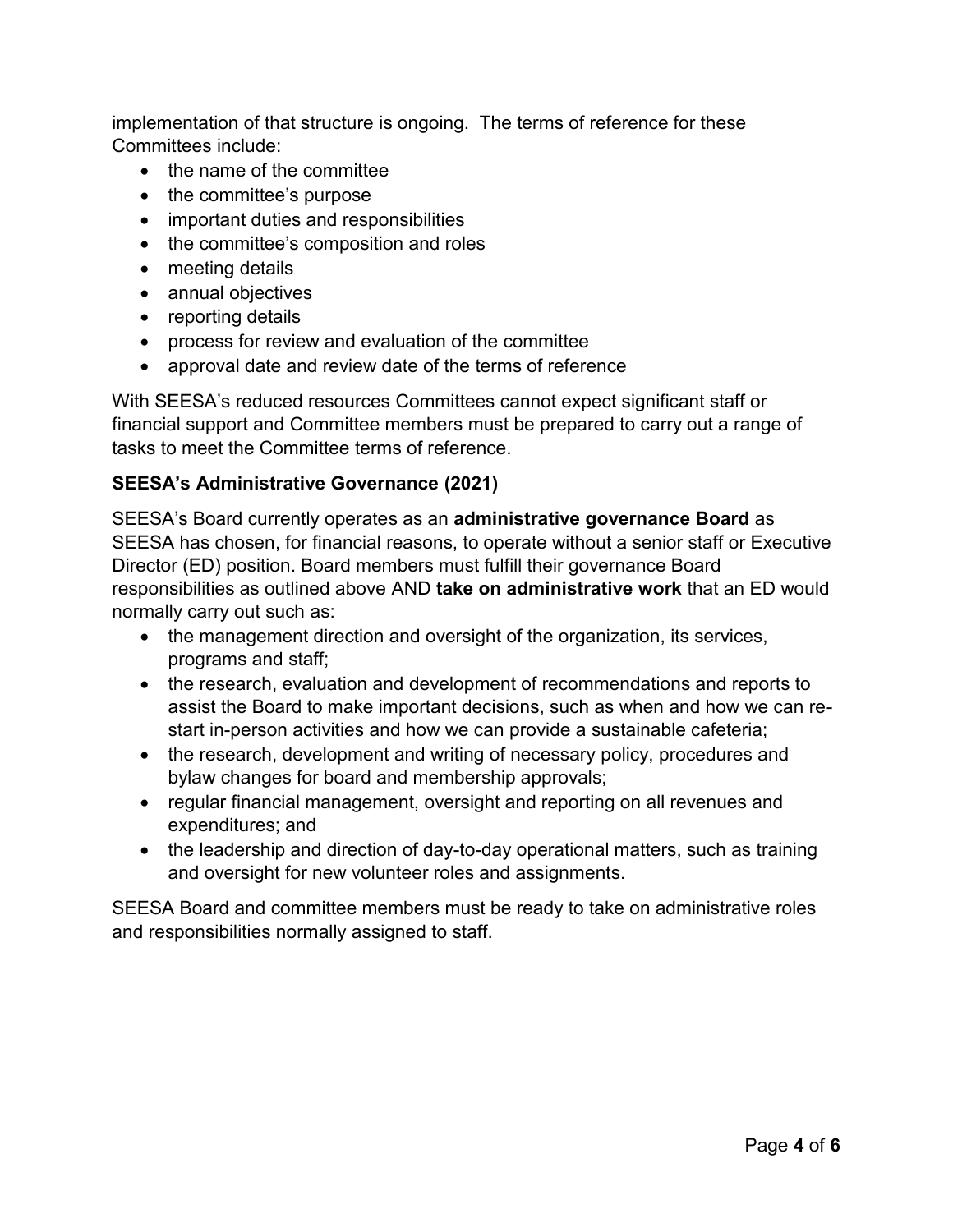## **Attachment 2**

# **SEESA BOARD SKILLS SET**

Please indicate how you rate your level of skill – see rating scale below.

| Rating | <b>Skill Set</b>                                                |
|--------|-----------------------------------------------------------------|
|        | Volunteer Board governance                                      |
|        | <b>Business management</b>                                      |
|        | Legal / regulatory                                              |
|        | <b>IT skills</b>                                                |
|        | Human resources                                                 |
|        | Financial records, controls and reporting                       |
|        | Risk and asset mangement                                        |
|        | Knowledge of social impact of charites                          |
|        | Fund development / philanthropy                                 |
|        | Public policy / government relations                            |
|        | Stakeholder development, including members and volunteers       |
|        | Marketing and communications                                    |
|        | Involvement with the seniors sector, including program delivery |
|        | Health and safety                                               |
|        | Public speaking                                                 |
|        | Cultural and inclusion principles                               |

### **Please rate yourself on a 5 point scale in each of the above areas:**

- **4 expertize**
- **3 strong experience**
- **2 sound understanding**
- **1 limited experience**
- **0 no experience**